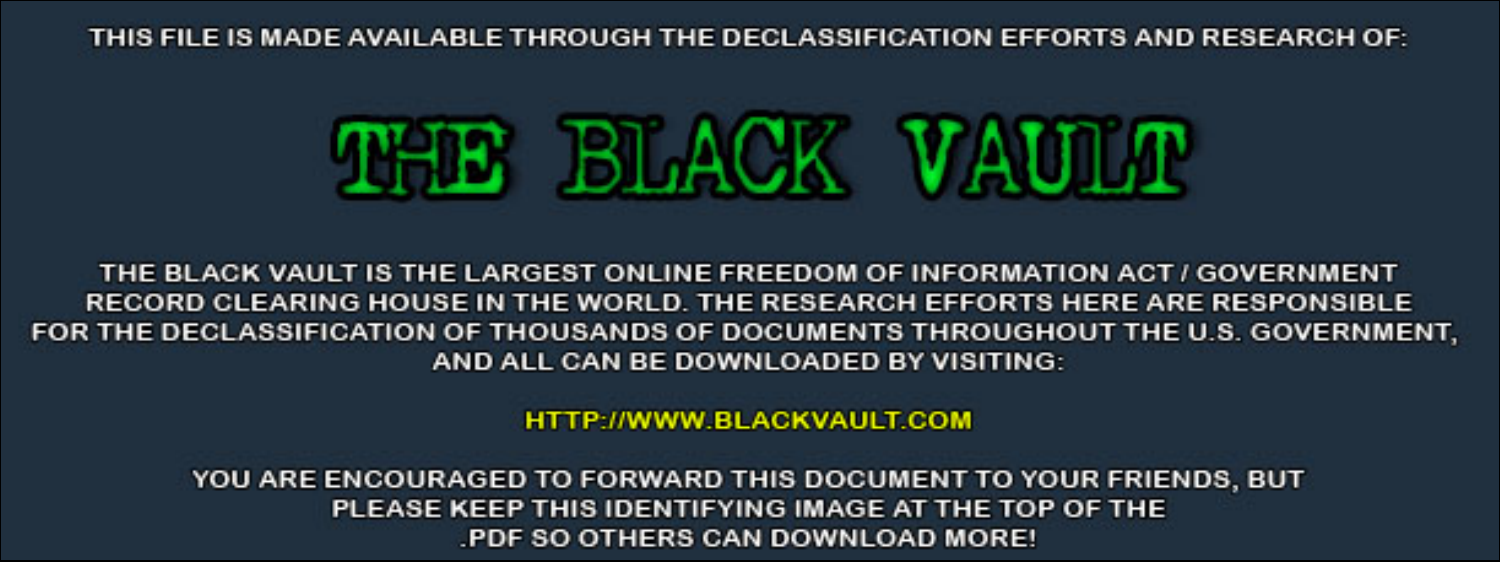OCODET BOOMBET BDCL TO HOALAHOL OAM ODD ANA NOT BVK

# **(U) Cryptologic Almanac 50th Anniversary Series**

## $(\phi)(3) - P L. 86-36$ **(U) The Formation ofN\$OiC**

 $(b)(1)$ (b) (3)-50 USC 403  $(b)$  (3)-P.L. 86-36 (b) (3)-18 USC 798

 $(\text{C/REE})$  On 15 April 1969, the North Koreans shot down an American EC-121 reconnaissance aircraft over the Sea of Japan, an event reported in a CRITIC issued by Back at NSA, where it was the middle of the night, General John Morrison, assistant director for production, was called in to coordinate the NSA response. which oversay  $\blacksquare$  /  $\blacksquare$  /  $\blacksquare$  /  $\blacksquare$  /  $\blacksquare$  and a crisis response center (CSOC) with analysts on the scene already coordinating a response based on the Soviet for the *form in the such of the such of the such organization and had to call in day* analysts. By  $0330$  CSOC had written a report based on the  $\vert$  but the  $\vert$ reports were not yet complete. General Morrison raced back and forth between the different  $\blacksquare$  for the story to assemble the complete story. It took another hour and a half to get the story straight and to issue a follow-up to the CRITIC. After this frantic night, Morrison vowed to consolidate NSA's crisis and warning facilities into one organization in order to avoid future chaos such as that which he had just endured.

(S//SI//REL) But NSA had a long history of resistance to such an idea. When the Agency was formed in 1952, it inherited from its predecessor organization a watch office, the closest organization to NSOC in existence at the time. Under the responsibility of the Production (PROD) organization, the watch office had originally been created to provide round-the-clock crisis coverage during the Korean War. Renamed the PROD Watch Office (PWO), it was staffed by two officers and a group of enlisted personnel arranged into four shifts. The PWO staff manned their positions 24 hours a day, but did little real analysis, relying on called-in day workers when crises arose. While various proposals were made to place the Watch Office on the director's staff and endow it with the authority to make afterhours decisions, none were adopted. By 1958 the PWO had grown to seventeen people, both military and civilian. Its responsibilities had expanded to include daily intelligence briefings and monitoring NSA CRITIC handling, including placing proper addressees on CRITIC messages.

(S//SI//REL) In spite of the PWO, during a crisis different Agency elements would set up their own local watch areas. Such a unit was organized to support the Cuban Missile Crisis in 1962. At the same time, DIRNSA, General Gordon Blake, realized he did not have any sort of command post to monitor the unfolding events of this crisis in which NSA was playing a significant role and ordered one to be created. Blake's Command Center was located near both the PWO and the communications center with telephone lines to both. The Command Center's senior officer was authorized to act for the assistant director for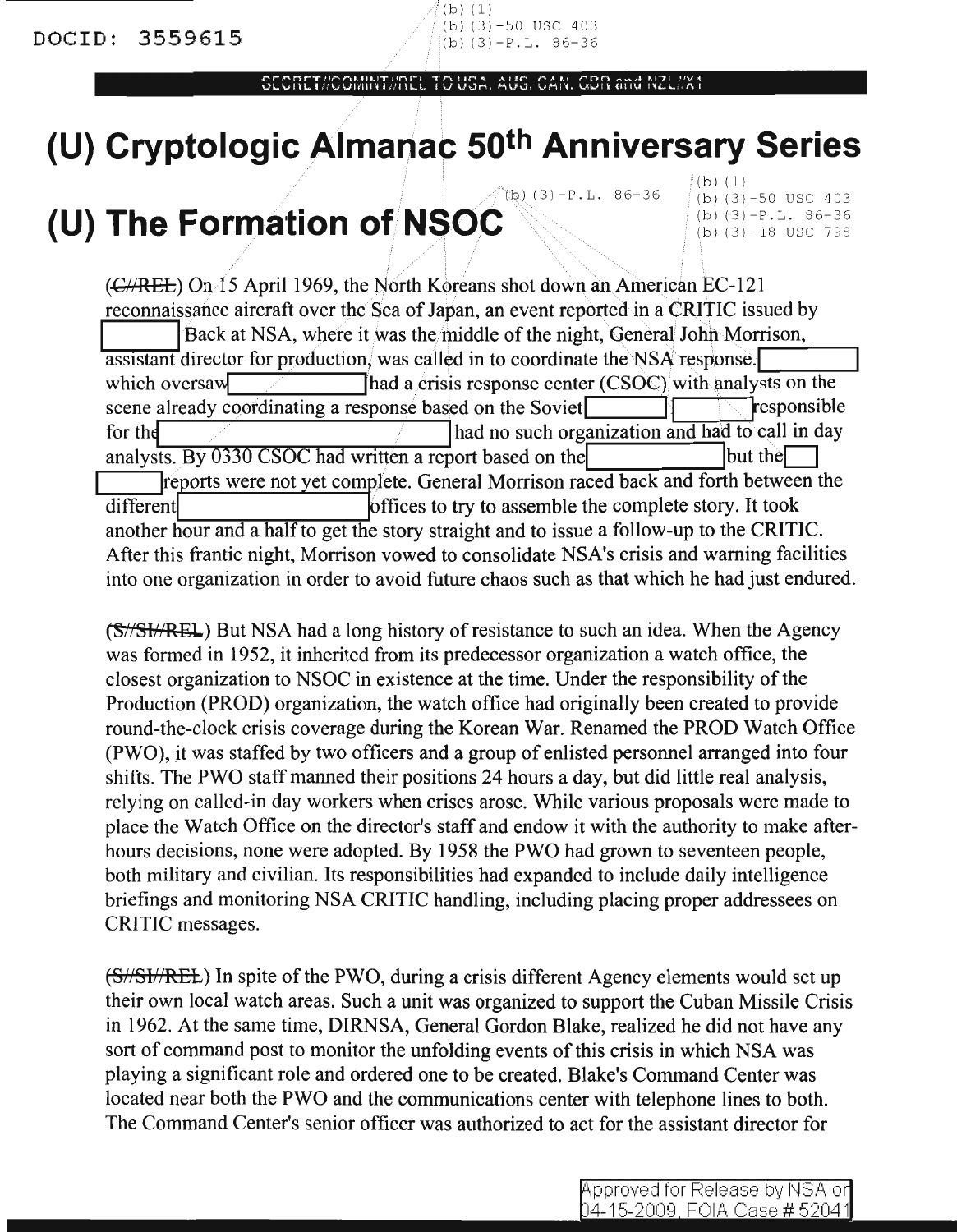#### DOCID: 3559615

production during nonduty hours. The NSA Command Center was made permanent on 1 March 1963, but once again subordinated to PROD. The PWO was absorbed by the Command Center.

(S//SI//REL) Unfortunately, the Command Center was no more successful than the PWO. The head of the Command Center did not represent the director, only the assistant director for production. Therefore, if significant decisions had to be made during nonbusiness hours, other deputy directors were still called in. Further, the various analytic offices refused to provide staff to the Command Center, preferring to maintain their own watch centers or call in day analysts when crises arose. Local watch centers continued to be established in response to crises. The North Korean capture of the PUEBLO and the Tet Offensive in Vietnam in 1968, for example, each spawned a new crisis center. Thus, the Command Center never became what its founders had envisioned. After all the crises of the late 1960s, and especially after the EC-121 aircraft shootdown, the need to consolidate Agency watch operations and to have someone available during nonduty hours to speak for the director became apparent.

(U) It took three years of debate and disagreement after the EC-121 incident before the National SIGINT Operations Center was formed. General Morrison, who led the fight, wanted this new center to be "a single facility from which to conduct the production and dissemination of current SIGINT information." There was a great deal of resistance because none of the offices outside A Group wanted to release power to an office that appeared to them to be A-controlled. Morrison still charged ahead with the plan and was ultimately successful. Chartered in summer 1972, NSOC was to "act as an authoritative and responsive interface on current SIGINT product and service both between SIGINT users and producers and between various producer organizations." The head of NSOC, the Senior Operations Officer (SOO), represented the director and had true command responsibilities. NSOC went into operation that December.

(U) Few individuals hired since the 1972 founding ofNSOC can imagine the Agency without it. NSOC has truly become the "Nerve Center of NSA," as it proudly proclaims itself on its NSA home page. Yet, it took twenty years and several crises to overcome the opposition to its formation.

(D) Author's note: NSOC was renamed the National Security Operations Center in 1996.

(U) Sources:

Hatch, David A. "NSA's first NSOC," *Cryptologic Almanac,* 13 March 1995. Johnson, Thomas R. *American Cryptology during the Cold War,* 1945-1989. NSA: The Center for Cryptologic History, 1995.

[(U<del>//FOUO</del>) Jill Frahm, Center for Cryptologic History, 972-2893(s), jefrahm@nsa]